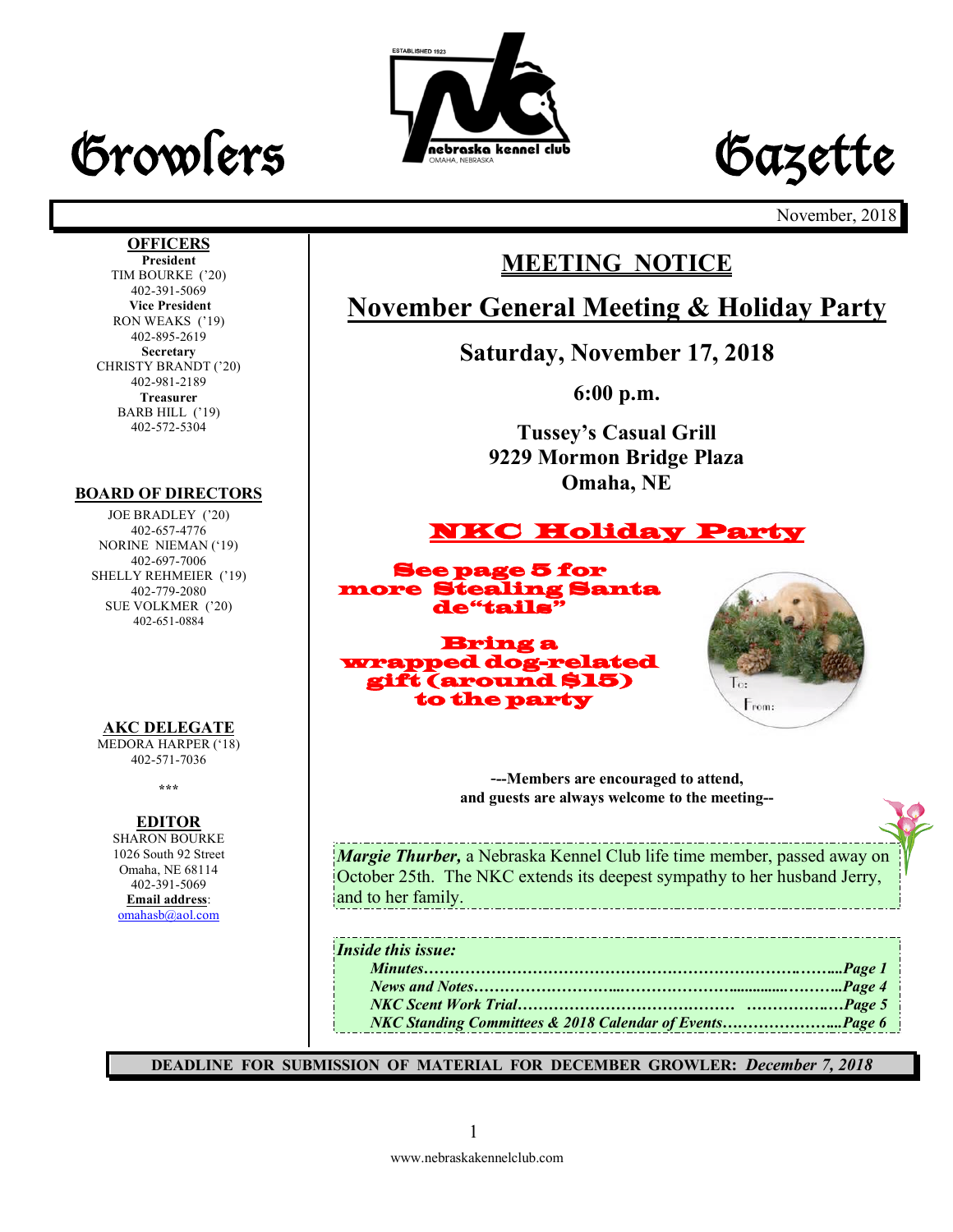### ` **SECRETARY'S REPORT**

#### **OCTOBER GENERAL MEMBERSHIP MEETING**

Wednesday, October 17, 2018 Millard Public Library 13214 Westwood Lane, East Room Omaha, NE

#### **Call to Order: 8:05PM**

**Report of the Vice President – Ron Weaks:** Holiday Party, Saturday November 17<sup>th</sup> 2018 at 6pm at Tussey's Casual Grill 9229 Mormon Bridge Plaza (South of I-680 at the 48<sup>th</sup> Street exit January Meeting – Canine Commons, new indoor dog park

**Treasurer's Report** – Barb Hill: Motion to file Treasurers Report for audit by Sharon Bourke, seconded by Joe Bradley  $\rightarrow$  Passed

#### **Committee Reports**

No committee reports

#### **Unfinished Business**

- 1. Barn Hunt Training and trial successful
- 2. Tracking Test November  $10^{th}$  &  $11^{th}$ :
	- a. Set for 2 TD and 5 TDX
	- b. Need food and raffle donations
- 3. Fun Match January 2019: Cancelled
- 4. 2019 NKC Dog Show:
	- a. NKC show and Judge panel approved by AKC
	- b. Premium due to AKC by Dec 1st
- 5. AKC Scent Work Event December 8 & 9, 2018 @ Companion Dog Club:
	- a. Entries open Monday, Nov. 22<sup>nd</sup>
	- b. Need food donations and volunteers
- 6. Growler Deadline for November- Friday November  $9<sup>th</sup> 2018$

#### **New Business**

#### **Adjournment**

Sharon Bourke moved to Adjourn at 8:18PM Seconded by Joe Bradley

Respectfully submitted, Sue Volkmer, Acting Secretary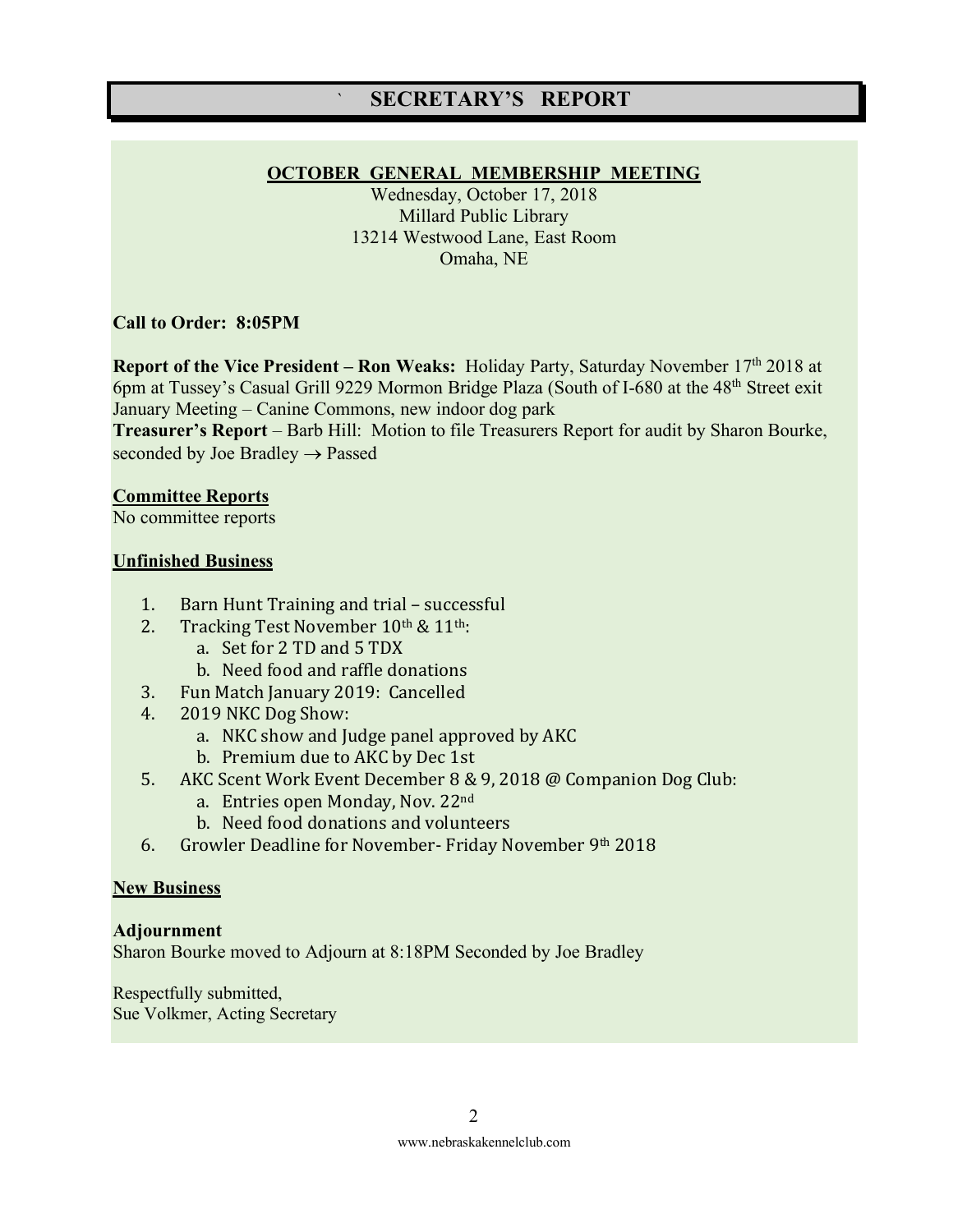#### **NOVEMBER BOARD MEETING**

Wednesday, November 7, 2018 Omaha Public Library Abrahams Branch 5111 N 90<sup>th</sup> Street Omaha, Nebraska

**Call to Order: 6:57PM Approve minutes from previous meeting: Approved** 

**Report of the President – Tim Bourke:** nothing to report

**Report of the Vice President – Ron Weaks**: John Cady from Nebraska Canine Commons will be the speaker for January's

**Report of the Secretary – Christy Brandt:** absent Alycia Noble acting secretary **Report of the Treasurer** – October financial reports emailed to board members

#### **Committee Reports**

No committee reports

#### **Unfinished Business**

- 1. Tracking Test November 11, 2018: Event is on track. Good to go, 5 entries for TDX
- 2. AKC Scent Work Event December 8 & 9, 2018: Ready to go. Looking for Christmas donations, please bring them to the Holiday party.
- 3. Strategic Planning: March Program
- 4. Meeting Place: Free library space, will use until further notice
- 5. Holiday Party: 9 reservations so far
- 6. 2019 NKC Dog Show: Lancaster Event Center, May 18 & 19, 2019. Discussed the possibility of serving hot dogs. However, no outside food or drink allowed
- 7. Barn Hunt Training 2019:
- 8. Barn Hunt 2019: Oct 19 & 20, 2019. Judges are booked. We are looking for rats. Homes are needed for rats.
- 9. Fund Raising

#### **New Business**

- 1. New Committee Suggestion (Social Activities Committee): will be responsible to planning: Annual Meeting, Summer Picnic & Holiday Party. The Social Activities Director position will need to be advertised in the Growler. Sue will put together a job description.
- 2. Boston Terrier Specialty Event: They would like to host a specialty the Friday before our May Show. We would allow them to use the space provided they provide us a ring steward for 1 day. Ron Weaks moves to approve as long as they comply with the ring steward condition, Joe Bradley seconds, Motion approved.

#### **Adjournment**

Sue Volkmer moved to Adjourn at 7:36PM, Seconded by Shelly Rehmeier

Respectfully submitted, Alycia Noble, Acting Secretary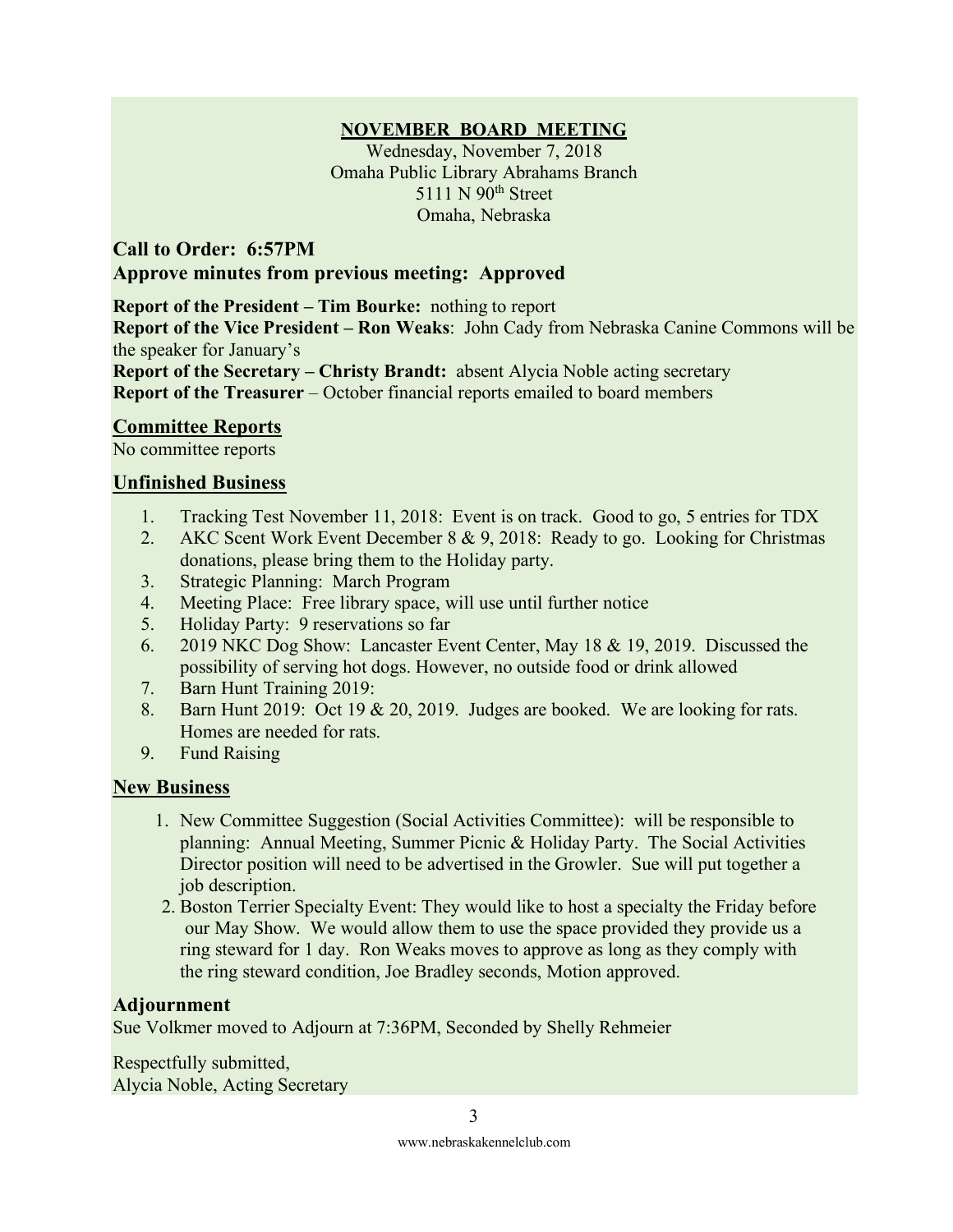## CONFORMATION TRAINING CLASSES

#### **WHEN: Monday**

During the winter months of January, February, and March, if the Omaha Public Schools are closed due to weather, NKC will also cancel conformation training classes.

**LOCATION: Companion Dog Club 10803 N. 72 Street Omaha, NE**

**TIME: Classes begin at 7PM – if no one shows up by 7:15 pm, the trainers will go home.**

**PRICE:** \$5.00 for first dog, \$4.00 for all subsequent dogs per evening \$3.00 for Junior handler

**DURATION:** Recommend 30 minutes or less for puppies. 30 to 60 minutes for adult dogs.

**WHO SHOULD ATTEND:** Experience and inexperienced dogs and handlers.

#### **CONTENT:**

- ❖ Table Training
- ❖ Group Training
- ❖ Individual Gaiting
- ❖ Group Gaiting

Breed specific training (you tell us what you need)

- $\triangle$  Different patterns typical to conformation ring, i.e. triangle, L pattern, T pattern
- $\cdot$  We will go over ring/show etiquette for those new to showing in conformation

**Check the NKC website for updates and/or changes – Everyone welcome. No reservations needed.**

Any questions? Contact: **Barb Hill, 402-572-5304 or arabarb@cox.net**



# **Needed – Social Activities Chair**

Hello Club Members!!

KC is looking for a Social Activities Chairperson. This person would organize the Holiday Party, the Annual meeting, and the KC is looking for a Social Activities<br>Chairperson. This person would organize the<br>Holiday Party, the Annual meeting, and the<br>summer picnic. Other social events are encouraged. Past events have included wine and music at Soaring Wings Vineyard and a Christmas movie night. Please contact Sue Volkmer at **zman**.volkmer@gmail if you are interested or have questions.

*--Submitted by Sue Volkmer*



**NKC Holiday Party** Saturday, November 17, 2018

**AKC Scent Trial**

December 8 and 9, 2018

# GROWLER ADVERTISING RATES

**NKC members:** *\$10.00 per 1/8th of a page, \$75.00 for a full page* 

**Non-members:** *\$15.00 per 1/8th of a page \$112.50 for a full page*

Copy cannot change between issues of the Growler*. All ads are subject to NKC Board approval. NKC Members: No charge to advertise the sale of used dog equipment.*

www.nebraskakennelclub.com

4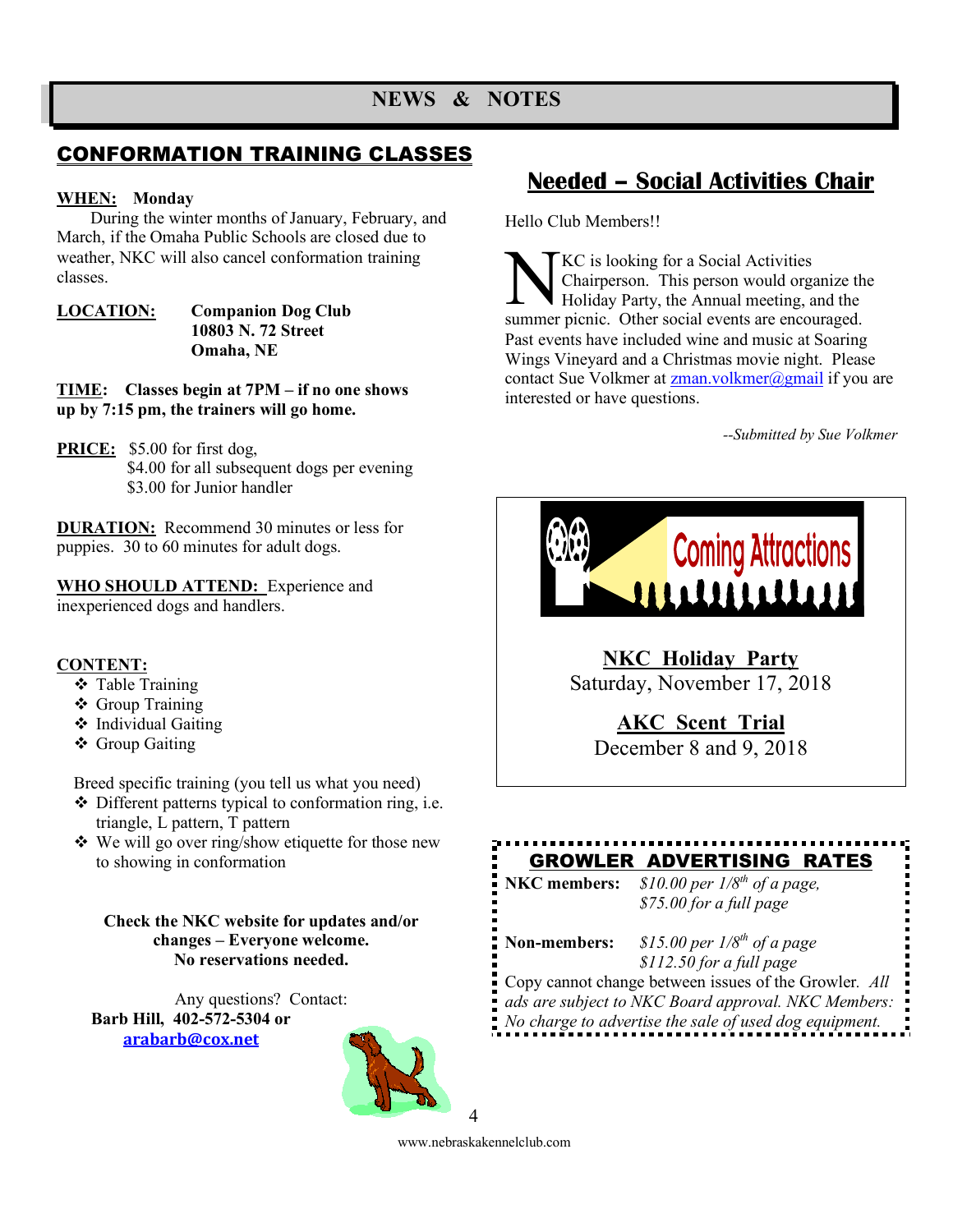#### **CONTACT THE GROWLER EDITOR**

- If you have something to contribute for the betterment of the dog fancy that you would like published in the **Growler, please contact the Growler Editor.**
- If you have a show win that you would like to brag about, information regarding an upcoming dog event, or poem, etc. to share with others, **please contact the Growler Editor**.
- If you are the Chair of an NKC committee and would like to inform the membership of the committee's activities, **please contact the Growler Editor.**
- If you have a photo of your dog to put in the **Growler**, **please contact the Growler Editor.**
- If you have something for the **Growler**, please contact the **Growler Editor**: **Sharon Bourke, 402- 391-5069, or e-mail:** omahasb@aol.com

# **Stealing Santa**

## **Rules:**

 $\blacklozenge$ 

- $\bullet$  Bring a wrapped dog-related gift (around \$15)<br>
SIGN IN on the "Stealing Santa" sheet when y
- SIGN IN on the "Stealing Santa" sheet when you arrive
- $\cdot \cdot$  Take a number when the hat is passed
- $\mathbf{\hat{P}}$  When your number is called, pick an unopened gift or steal one from someone else
- $\mathbf{\hat{P}}$  When someone's gift is stolen, they in turn can steal a gift or choose an unopened gift
- v You cannot take your own gift that you brought<br>A gift may be stolen twice after first opened the
- A gift may be stolen twice after first opened, then it and the current owner are retired from the game
- $\bullet$  You cannot steal back a gift that was stolen from you

# NKC Scent Work Trial-December 8 and 9, 2018

KC will be hosting our last big event of the year on December 8th and 9<sup>th</sup> at Companion Dog Club. So, you know what that means…………..yes, we need you!!!! We need volunteers. The jobs are easy and no experience is necessary. Scent Work is one of the easiest dog sports to work for those who have IF THE SO, you know what that means..................yes, we need you!!!! We need volunteers. The jobs are easy and no experience is necessary. Scent Work is one of the easiest dog sports to work for those who have limited Or, you can let me know you would like to volunteer and I will get your name to the correct person. Also, AKC likes the trials to have a theme. SO, we went with the obvious "Winter/Christmas." We need items/stuff for the search areas. Stuff can include hats, mittens, coats, sleds, books, holiday decorations. Even some empty boxes wrapped as presents would help. If you want to donate an item to the trial or have a question as to whether or not something would work, email me at zman.volkmer@gmail.com and we can discuss a drop off/pick up or the item itself. We would like any donates by Saturday, December 1st.

Thanks for your support!! Sue Volkmer Scent Work Trial Chair zman.volkmer@gmail.com